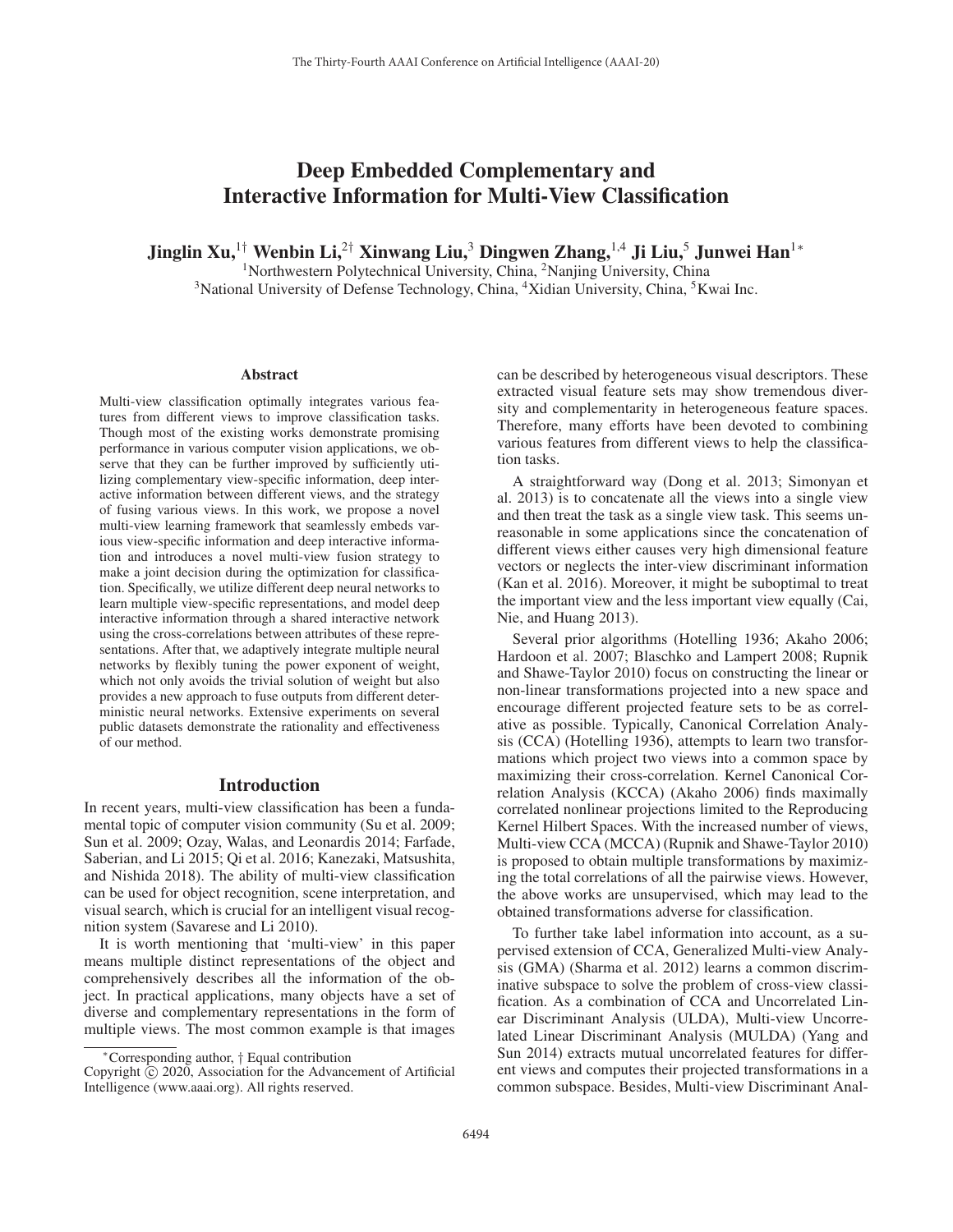ysis (MvDA) (Kan et al. 2016) tries to find a discriminant common space by learning different view-specific linear transformations jointly. DeepLDA (Dorfer, Kelz, and Widmer 2016) utilizes an end-to-end manner to learn linearly separable latent representations by maximizing the eigenvalues of the general LDA eigenvalue problem. However, these LDA-based methods cannot capture some subtle but important structures in some challenging scenarios.

Recently, most of the researches (Ngiam et al. 2011; Srivastava and Salakhutdinov 2012; Andrew et al. 2013; Wang et al. 2015; Kan, Shan, and Chen 2016) employ more flexible deep neural networks to learn nonlinear representations and achieve improved performance. Because deep learning methods can help multi-view methods to extract multi-view representations, relationships, and complementarity information. Specifically, Multimodal Deep Autoencoder (Ngiam et al. 2011) and Multimodal Deep Boltzmann Machine (Srivastava and Salakhutdinov 2012) jointly learn a shared representation/distribution of two views. Deep CCA (Andrew et al. 2013) learns the complex nonlinear transformations to make the resulting representations highly linearly correlated. Deep CCA Autoencoder (DCCAE) (Wang et al. 2015) adds two autoencoders based on DCCA, where the canonical correlation of their reconstruction errors and learned representations are combined to be optimized. However, both DCCA and DCCAE are limited to the two-view inputs with the same dimensionality. Multi-view Deep Network (Kan, Shan, and Chen 2016) can be seen as a nonlinear version of MvDA, which uses neural networks as the mapping functions instead of linear transformations. Both of these two methods require the within-scatter matrix to be nonsingular during optimizing their objective functions. Probabilistic Multi-view Graph Embedding (Okuno, Hada, and Shimodaira 2018) is a probabilistic model for predicting new associations between two data vectors, which is modeled by using the inner product of feature vectors. This is quite different from the cross-correlations of attributes between feature vectors in our method. Besides, (Lin, Roy-Chowdhury, and Maji ; Yang et al. 2016) based on two convolutional neural networks utilize the inner product (or matrix multiplication) as a pooling operation for a single image, whereas our method is based on multiple neural networks with inputting various features extracted from different views.

Although many existing works demonstrate promising performance in various computer vision tasks, we observe that there is not a unified framework can simultaneously consider multiple view-specific information, deep interactive information between views, and a reliable fusion strategy of various views. To deal with these issues, we design a suitable model termed as MvNNcor. In our proposed MvNNcor, (1) the multiple view-specific information, coming from different faceted representations of the data instance, ensures the *diversity* and *complementarity* among different views to enhance multi-view learning. (2) The deep interactive information is defined as the interactive information passed by a deep and shared interactive subnetwork, where the interactive information is generated by the cross-correlations of attributes between different view-

specific representations. It explicitly models the relationship between views, which is an important aspect of multi-view learning and a key to improving performance. (3) The multiview loss fusion strategy is to calculate multiple losses for multiple views and to fuse them in an adaptive weighted way, where the weight is learned and adjusted flexibly during training. This not only avoids the trivial solution of weight but also provides a new way of fusing outputs of different deterministic neural networks. Note that our multiview fusion strategy is a loss fusion, not image or feature fusion in existing methods.

The main contributions of this paper are as follows.

- We propose a unified framework, which seamlessly embeds various view-specific information, deep interactive information, and a novel multi-view loss fusion strategy to make a joint decision during the optimization to improve the classification performance.
- We model the cross-correlations between attributes of different view-specific information and learn deep interactive information from all cross-correlations of each view through an interactive network. We further make deep interactive information incorporated with the view-specific information in a proper proportion and calculate the corresponding loss of each view, and then fuse them in an adaptive weighted way.
- We perform extensive experiments on several public datasets to prove the rationality and effectiveness of our model. Furthermore, we demonstrate the power of multi-view learning with the CNN feature representations, which provides a novel idea of fusing outputs of any deterministic neural networks in further work.

### Related Work

In this section, we briefly review several works close to our proposed method. Given a data matrix  $X^v$  for the v-th view  $(v = 1, \dots, M)$ ,  $f_v(\mathbf{X}^v)$  denotes linear transformation or feature extraction network performed on *X*<sup>v</sup>.

MvDA (Kan et al. 2016) seeks for a discriminant common space by M linear transformations  $f_v|_{v=1}^M$  which are optimized using a generalized Rayleigh quotient. DeepLDA (Dorfer, Kelz, and Widmer 2016) proposes an objective function that pushes the network to produce feature distributions having low intraclass variance and high interclass variance. DeepLDA is derived from a general LDA eigenvalue problem, which needs to be trained by Stochastic Gradient Descent and back-propagation with a large batchsize to get stable covariance estimates.

DCCA (Andrew et al. 2013) aims to jointly learn both  $f_1$  and  $f_2$  networks such that the canonical correlation of  $f_1(\mathbf{X}^1)$  and  $f_2(\mathbf{X}^2)$  is as high as possible. DCCAE (Wang et al. 2015) consists of two autoencoders  $g_1(f_1(\mathbf{X}^1))$ and  $g_2(f_2(\mathbf{X}^2))$  (where  $g_1$  and  $g_2$  are the reconstruction networks for each view), and optimizes the combination of the canonical correlation of  $f_1(X^1)$  and  $f_2(X^2)$  and the reconstruction errors of autoencoders. GradKCCA is a kernel-based non-linear CCA that exploits the gradients of the preimages of the projection directions to maximize the canonical correlation in the kernel-induced feature spaces.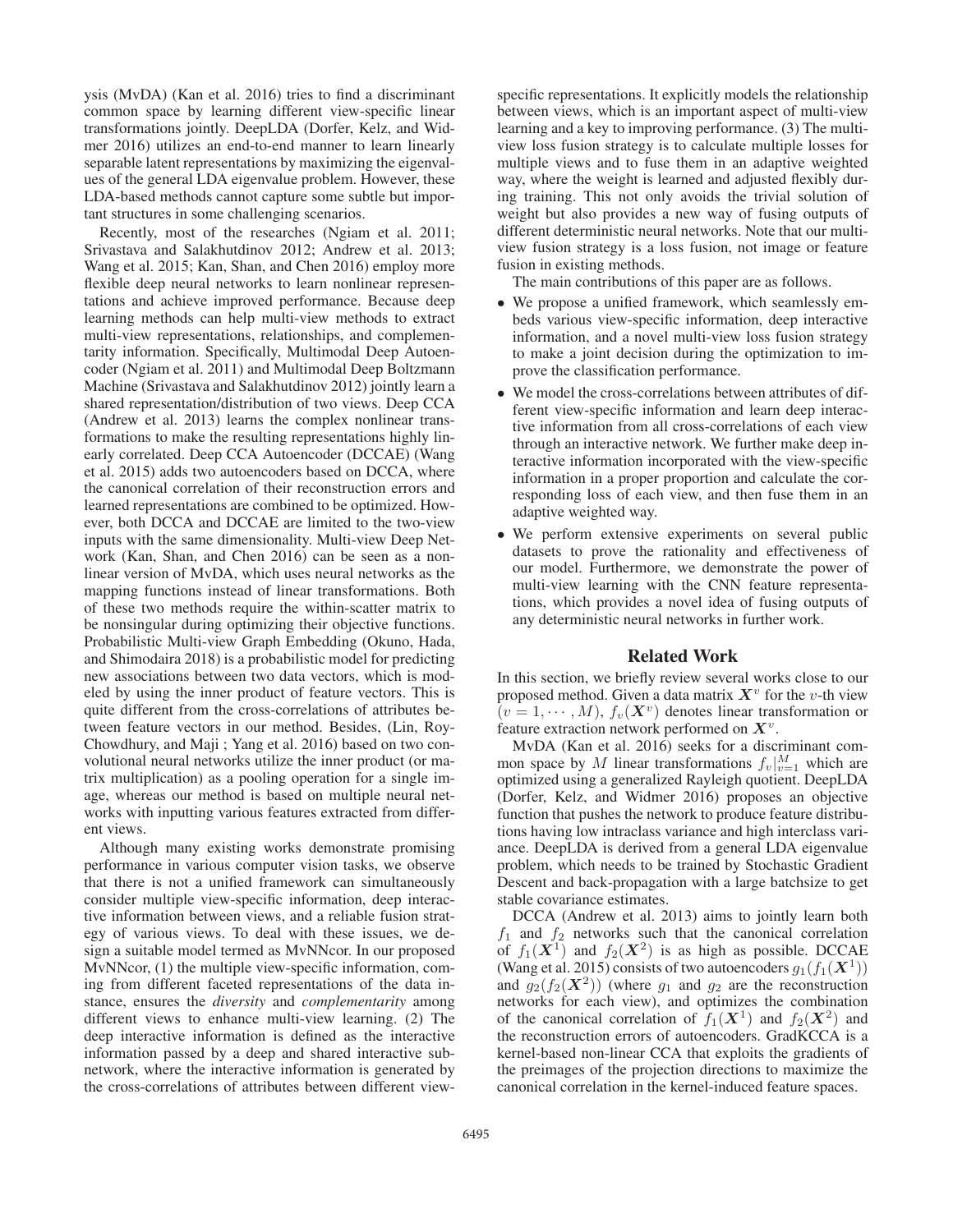

Figure 1: The architecture of our proposed MvNNcor. It is a unified and embedded framework where various view-specific information ensures the diversity and complementarity, deep interactive information explores the relationships between views, and a novel multi-view loss fusion strategy realizes a joint decision of multiple views in an adaptive weighted way.

### The Proposed Method

In this section, we propose a novel multi-view neural networks framework, seamlessly embedding various viewspecific information and deep interactive information, and introducing a novel multi-view fusion strategy, to make a joint decision during the optimization for classification. Intuitively, the architecture is shown in Figure 1.

### Various View-specific Information

For each instance, we collect various visual feature vectors  ${x^v}_{v=1}^M$  from M views to ensure the diversity and complementarity of multi-view information. Defining a set of neural networks  $\{f_v\}_{v=1}^M$  where  $f_v$  captures the high-level view-specific information for the  $v$ -th view and transforms  $x^v$  from  $\mathbb{R}^{d_v}$  into  $\mathbb{R}^d$ , that is,

$$
\boldsymbol{y}^v = f_v(\boldsymbol{x}^v),\tag{1}
$$

where  $y^v \in \mathbb{R}^d$  and  $f_v$  is a neural network with L layers,

$$
h_{f_v}^l = \sigma(W_{f_v}^l h_{f_v}^{l-1} + b_{f_v}^l). \tag{2}
$$

For the *l*-th layer  $(l = 1, \dots, L)$ ,  $W_{f_v}^l \in \mathbb{R}^{m_l \times m_{l-1}}$  is the weight matrix  $(m_0 = d_v, m_L = d)$  and  $\mathbf{b}^l_{f_v} \in \mathbb{R}^{m_l}$  denotes the bias vector, and  $h_{f_v}^l \in \mathbb{R}^{m_l}$  is the output  $(h_{f_v}^0 = x^v \text{ and } h_{f_v}^L =$ <br>*v*<sup>v</sup>) and  $\sigma$  is the activation function applied component $y^v$ ) and  $\sigma$  is the activation function applied componentwise.  $\{f_v\}_{v=1}^M$  are trained simultaneously by minimizing the final loss, where parameters of each  $f_v$  are learned in parallel and independently.

### Multiple Pairwise Deep Interactive Information

We propose deep interactive information which is defined as the interactive information passed by a deep and shared interactive sub-network. The interactive information is generated by the cross-correlations of attributes between different view-specific representations, which explicitly models the relationship between views and explores the potential consistent information.

For the v-th view, we define a set  $S<sup>v</sup>$  which contains different view pairs with respect to the  $v$ -th view, that is,

$$
S^v = \{(v, \bar{v})\}_{\bar{v} = \{1, \cdots, M\}\backslash v},\tag{3}
$$

where  $v \in \{1, \dots, M\}$  and  $(v, \bar{v}) = (\bar{v}, v)$  means undi-<br>rected We calculate the cross-correlation matrix between  $u^v$ rected. We calculate the cross-correlation matrix between *y*<sup>v</sup> and  $y^{\bar{v}}$ , which results in a two-dimensional interactive map  $\chi^{v,\bar{v}}\!\in\!\mathbb{R}^{d\times d},$ 

$$
\chi^{v,\bar{v}} = \mathbb{E}[y^v y^{\bar{v}\top}], \tag{4}
$$
  

whose  $(i, j)$ -th entry is  $\mathbb{E}[y_i^v y_j^{\overline{v}}]$ , the expectation of  $y_i^v y_j^{\overline{v}}$ .<br>Extending to all the view pairs the interactive mans of the Extending to all the view pairs, the interactive maps of the v-th view with respect to other  $M-1$  views can be collected into a set  $C_{S_v} = {\bar{\chi}^{v,\bar{v}}}_{(v,\bar{v})=S_v}$ .

Based on the above interactive map of each pairwise views, we further introduce an interactive network  $\psi$  to project each  $\chi^{v,\bar{v}}$  of  $C_{S^v}$  into an embedded space  $\mathbb{R}^d$ , which learns the deep interactive information and makes it incorporate with  $y^v$  in a proper proportion. That is,

$$
\psi(\chi^{v,\bar{v}}) = \sigma(W_{\psi} \text{vec}(\chi^{v,\bar{v}}) + b_{\psi}), \tag{5}
$$

where  $\boldsymbol{W_{\psi}} \in \mathbb{R}^{d \times d^2}$ ,  $\boldsymbol{b_{\psi}} \in \mathbb{R}^{d}$ , and vec() denotes the vectorization of a matrix. For all the  $M-1$  view pairs, the deep interactive information of the  $v$ -th view can be described as,

$$
\psi(C_{S^v}) = \{\psi(\chi^{v,\bar{v}})\}_{(v,\bar{v})=S^v},\tag{6}
$$

 $\psi(C_{S^v}) = {\psi(\chi^{v,\bar{v}})}_{(v,\bar{v})=S^v}$ , (6)<br>where  $\psi$  denotes applying  $\psi$  on each entry of *C*<sub>S<sup>*v*</sup></sub>,  $\psi(C_{S_v}) \in \mathbb{R}^{d \times (M-1)}$ , and parameters of  $\psi$  are learned and shared across M sets  ${C_{S_v}}_{v=1}^{M}$ .

### Integrating Different Kinds of Information

Based on the above two subsections, we combine the viewspecific information  $y^v$  and the corresponding deep interactive information  $\psi(C_{S_v})$  as follows,

$$
\boldsymbol{\tau}^v = \begin{bmatrix} \boldsymbol{y}^v \\ \text{vec}(\boldsymbol{\psi}(C_{S^v})) \end{bmatrix}, \tag{7}
$$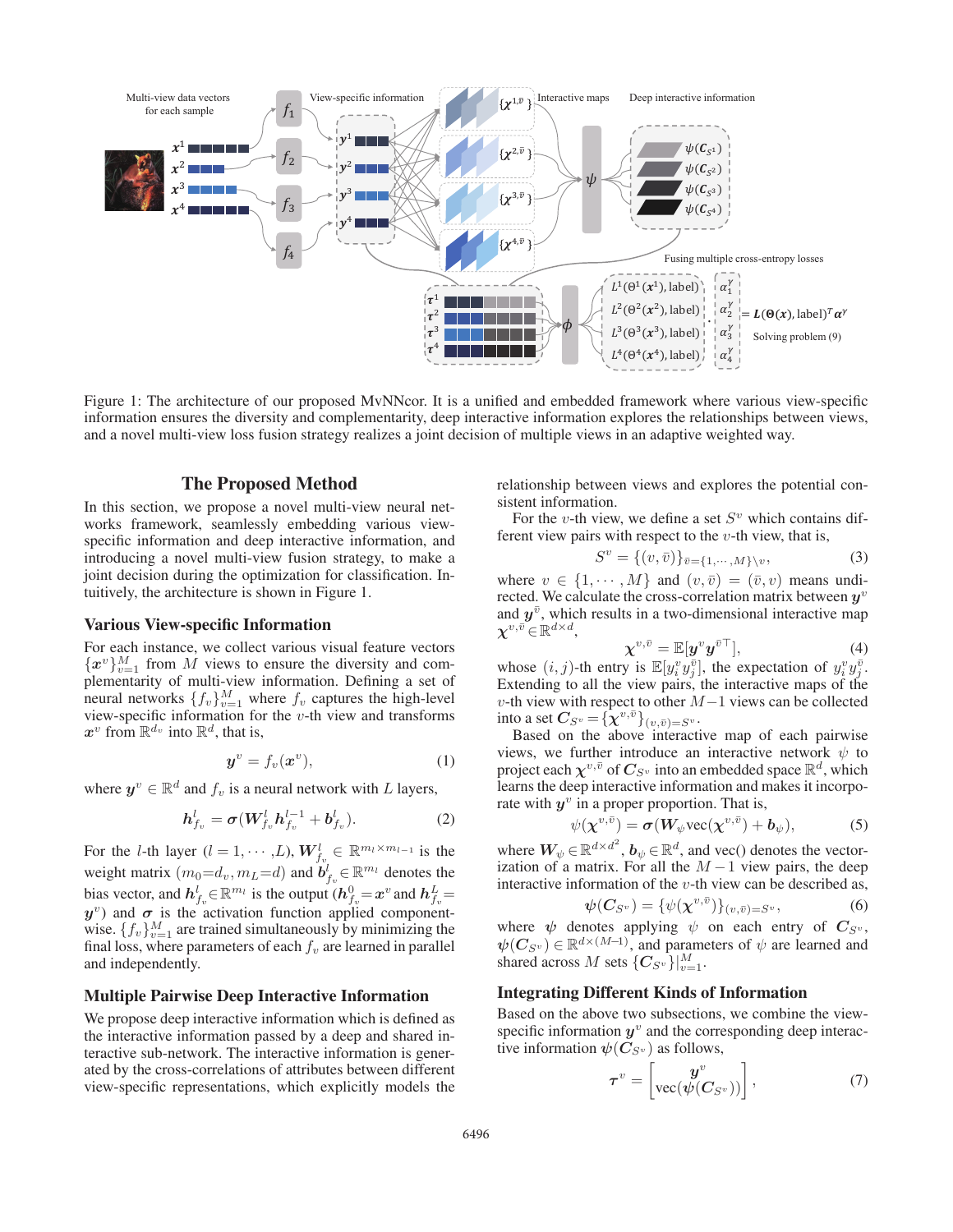where  $\tau^v \in \mathbb{R}^{dM}$  is fed into a neural network with two layers, i.e.,  $\phi = {\{W_{\phi}^l, b_{\phi}^l\}_{l=1,2}}$ , that is,

$$
z^v = \phi(\tau^v) = W_\phi^2 \sigma(W_\phi^1 \tau^v + b_\phi^1) + b_\phi^2, \qquad (8)
$$

where  $W_{\phi}^2 \in \mathbb{R}^{C \times d_h}$  and  $W_{\phi}^1 \in \mathbb{R}^{d_h \times d_M}$  are the weight matrices,  $\mathbf{b}_{\phi}^2 \in \mathbb{R}^C$  and  $\mathbf{b}_{\phi}^1 \in \mathbb{R}^{d_h}$  are the bias vectors, and  $z^v \in \mathbb{R}^C$  produces a distribution over the possible classes.  $d_h$  denotes the number of hidden units in  $\phi$ . C is the number of categories. It is obvious that  $\tau^v$  is passed through  $\phi$  to obtain the predictions *z*v.

### Multi-view Loss Fusion Strategy

In this subsection, we provide an adaptive-weighting loss fusion strategy for multiple neural networks to make a joint decision and implement multi-view classification, which can be described as,

$$
\min_{\mathbf{\alpha}} \sum_{v=1}^{M} \alpha_{v}^{\gamma} L^{v}(\Theta^{v}(\boldsymbol{x}^{v}), \text{label}) \quad s.t. \; \boldsymbol{\alpha}^{\top} \mathbf{1} = \mathbf{1}, \boldsymbol{\alpha} \ge \mathbf{0}, \tag{9}
$$

where  $\alpha \in \mathbb{R}^M$ ,  $\{f_v, \psi, \phi\}$  is simply denoted as  $\Theta^v$  and  $\Theta^v(x^v) = z^v \sim 1$  is the nower exponent parameter of  $\Theta^v(x^v) = z^v$ .  $\gamma > 1$  is the power exponent parameter of the weight  $\alpha_v$  of the *n*-th view which adjusts the weight the weight  $\alpha_v$  of the v-th view, which adjusts the weight distribution of different views flexibly and avoids the trivial solution of  $\alpha$  during the classification. The cross-entropy loss of the *v*-th view  $L^v(z^v, \text{label})$  is defined as,

$$
L^v(z^v, \text{label}) = -\log\left(\frac{\exp(z^v_{\text{label}})}{\sum_{o=1}^C \exp(z^v_o)}\right),\tag{10}
$$

where label means the ground truth. It can be seen that the prediction of multi-view classification is obtained through updating and optimizing the problem (9).

### **Optimization**

We alternately optimize network parameters  $\{f_v, \psi, \phi\}$  and weight  $\alpha_v$  of each view, respectively.

### Update neural networks  $\{f_v, \psi, \phi\}$

We update  $\{f_v, \psi, \phi\}$  by fixing the weight vector  $\alpha$  and utilizing the autograd package in PyTorch and suppose that  $f_v$ and  $\phi$  are two-layer neural networks and  $\psi$  is a one-layer neural network.

### Update weights  $\alpha$  of multiple views

Through learning  $\alpha_v$  for each view, our method assigns a higher weight to a more discriminative view. We fix the parameters  $\{f_v, \psi, \phi\}$  and update  $\alpha_v$  by solving the following constrained optimization problem, that is,

$$
\min_{\mathbf{\alpha}} \sum_{v=1}^{M} \alpha_{v}^{\gamma} L_{v}(\mathbf{z}^{v}, \text{label}) \quad s.t. \; \mathbf{\alpha}^{\top} \mathbf{1} = \mathbf{1}, \mathbf{\alpha} \geq \mathbf{0}. \tag{11}
$$

The corresponding Lagrangian function is,

$$
\mathfrak{L}(\alpha,\xi) = \sum_{v=1}^{M} \alpha_v^{\gamma} L_v(\boldsymbol{z}^v,\text{label}) - \xi \left(\sum_{v=1}^{M} \alpha_v - 1\right), \tag{12}
$$

where  $\xi$  is the Lagrange multiplier. Getting the derivatives of Eq. (12) with respect to  $\alpha_v$  and  $\xi$ , and then setting them to zero, we can obtain the updating equation of  $\alpha_v$ ,

$$
\alpha_v = \frac{L_v^{\frac{1}{1-\gamma}}}{\sum_{m=1}^M L_m^{\frac{1}{1-\gamma}}},\tag{13}
$$

where  $\gamma > 1$  denotes the power exponent parameter.

### Experiments

In this section, to make the experiments closer to a real-life setting, we evaluate the performance of our MvNNcor on several public datasets.

#### Datasets

Since many state-of-the-art multi-view methods in the literature use multiple pre-extracted features to make evaluations, we have to follow their settings to make the experimental comparison fair. We utilize the pre-extracted feature vectors for all the images of the dataset. Different kinds of pre-extracted feature vectors show different aspects of the images (e.g., color, shape). They are not directly visible but related to the visual information, and are listed as follows.

Caltech101/20. The dataset (Fei-Fei, Fergus, and Perona 2007) consists of 101 categories of images. Following the work (Li et al. 2015), we select the widely used 2386 images of 20 classes and 9144 images of 102 classes (101 object categories and an additional background class), respectively, denoted as Caltech20 and Caltech101. There are 6 kinds of features to be extracted from all the images, i.e., 48-D (D: dimensions) Gabor, 40-D Wavelet moments, 254-D CEN-TRIST, 1984-D HOG, 512-D GIST, and 928-D LBP.

AWA. This dataset (Lampert, Nickisch, and Harmeling 2009) contains 30475 images of 50 animals classes with 6 kinds of pre-extracted features for each image. They include 2688-D Color Histogram, 2000-D Local Self-Similarity, 252-D Pyramid HOG, 2000-D SIFT, 2000-D color SIFT, and 2000-D SURF.

NUSOBJ. This is a subset of NUS-WIDE (Chua et al. 2009) and contains 31 object categories and 30,000 images in total. It has 5 types of low-level features extracted from all the images, including 64-D color histogram, 225-D blockwise color moments, 144-D color correlogram, 73-D edge direction histogram, and 128-D wavelet texture.

Reuters. It (Amini, Usunier, and Goutte 2009) is a document dataset and contains 18758 documents that are written in 5 different languages. All the documents are categorized into 6 classes. Different languages can be seen as different views, that is, English (21531-D), French (24892-D), German (34251-D), Italian (15506-D) and Spanish (11547-D).

Hand. This dataset (Dheeru and Karra Taniskidou 2017) consists of features of handwritten numerals ('0'∼'9') extracted from a collection of Dutch utility maps, 200 patterns per class (a total of 2000 patterns). These digits are represented in terms of 6 feature sets, containing 76-D Fou, 216- D Fac, 64-D Kar, 240 Pix, 47-D Zer, and 6-D Mor.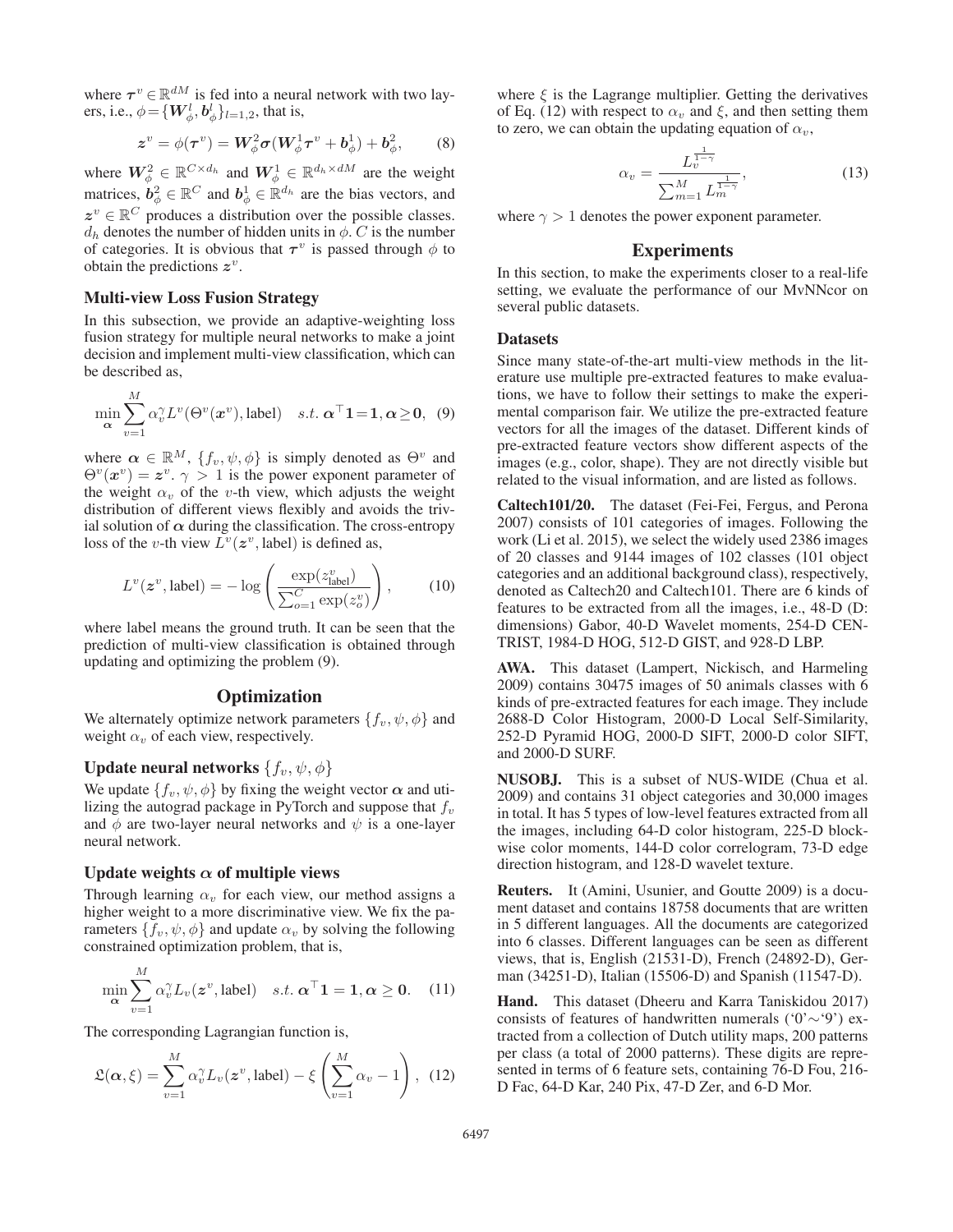Table 1: The performance of MvNNcor with respect to different values of batch size on all the datasets.

|     | batch Caltech101 Caltech20 AWA NUSOBJ Reuters Hand |       |       |       |       |       |
|-----|----------------------------------------------------|-------|-------|-------|-------|-------|
| 32  | 74.25                                              | 94.64 | 46.84 | 51.36 | 88.85 | 99.48 |
| 64  | 76.00                                              | 97.92 | 47.69 | 52.05 | 89.28 | 99.48 |
| 128 | 75.11                                              | 96.88 | 46.35 | 50.95 | 89.06 | 99.22 |
| 256 | 75.13                                              |       | 46.81 | 50.76 | 88.95 |       |

Referring to (Andrew et al. 2013; Wang et al. 2015), we split each dataset into three parts: 70% samples for training, two-thirds of the rest samples for validation, and one-third of that for testing. We utilize the classification accuracy to evaluate the performance of all the methods and report the final results in Tables 1∼5.

### Experimental Settings

Comparison Methods. We compare our MvNNCorr method with several state-of-the-art methods for multi-view classification, including DCCA (Andrew et al. 2013), DC-CAE (Wang et al. 2015), DeepLDA (Dorfer, Kelz, and Widmer 2016), MvDA (Kan et al. 2016), GradKCCA (Uurtio, Bhadra, and Rousu 2019) and SVMcon reported in Table 3. Specifically, DCCA, DCCAE, and GradKCCA are limited to two views with the same dimensionality. MvDA requires that the dimensionalities of different views keep consistent with each other. DeepLDA puts LDA on top of a deep neural network and concatenates different views as input. As a baseline, SVMcon is to concatenate all the views as input and directly feeds it into an SVM classifier.

Furthermore, in Table 4, we make comparisons between MvNNcorr and its variations, i.e., mvNN, MvNN, and MvNNw. Concretely, mvNN concatenates different views as input and feeds it into a multi-layer perceptron. MvNN learns M view-specific networks for M views and integrates them in a concatenated way, which is the feature level fusion. MvNNw captures  $M$  view-specific networks from M views and combines them in an adaptive weighted way, which is implemented by minimizing the sum of  $M$  losses and belongs to the loss fusion. Our MvNNcor method shows the advantages of integrating the view-specific information and deep interactive information between views, along with a loss fusion strategy.

Parameter Setup. For Deep LDA, the architecture is a regular fully-connected neural network with three hidden layers, including 400, 200, and 300 units, equipped with ReLU activation function. For DCCAE, each feature extraction network is a fully connected network with three hidden layers, including 400, 200, and 300 units, with ReLU activation function, followed by a linear output of  $C$  units; the reconstruction network has the same settings of hidden layers to the feature extraction network and a linear output of  $d<sub>v</sub>$  units. The capacities of these networks are the same as those of their counterparts in DCCA.

For our MvNNcor, there are three kinds of networks  $\{\{f_v\}_{v=1}^M, \psi, \phi\}$  needed to learn. Each of  $f_v$  is a fullyconnected network which consists of  $d<sub>v</sub>$  input units and two hidden layers with 400 and 200 units equipped with ReLU



Figure 2: The performance of MvNNcor and its variants with respect to different values of  $\gamma$  on all the datasets.

Table 2: The performance of MvNNcor with respect to different numbers of  $\psi$  hidden units on all the datasets.

| $\frac{1}{2}$ | Caltech101 Caltech20 AWA NUSOBJ Reuters Hand |       |       |       |       |       |
|---------------|----------------------------------------------|-------|-------|-------|-------|-------|
| 50            | 73.55                                        | 96.35 | 45.87 | 51.46 | 88.63 | 98.96 |
| 100           | 74.55                                        | 96.83 | 46.81 | 51.49 | 88.42 | 99.48 |
| 200           | 76.00                                        | 97.92 | 47.69 | 52.05 | 89.28 | 99.48 |
| 400           | 75.22                                        | 95.31 | 47.56 | 51.73 | 88.69 | 99.48 |
| 800           | 75.45                                        | 96.35 | 47.69 | 51.83 | 88.69 | 98.96 |

activation function.  $\psi$  consists of 200<sup>2</sup> input units and 200 hidden units with ReLU activation function.  $\phi$  consists of  $200\times M$  input units and 300 hidden units with ReLU activation function, followed by a linear output layer with  $C$  units. That is, the input of  $\psi$  is the outer product of the output of  $f_\nu$ with vectorization and the input of  $\phi$  is concatenated by the outputs of  $f<sub>v</sub>$  and  $\psi$ . The capacities of the above networks are the same as those of their counterparts in mvNN, MvNN, and MvNNw.

All the networks in this paper are trained by Adam with batch normalization, where the learning rate is  $10^{-3}$ ,  $\beta_1 =$ 0.5,  $\beta_2 = 0.9$ . In addition, we study the impact of batch size on the classification performance of our MvNNcor by setting batch size like 32, 64, 128, and 256 respectively. According to Table 1, it is obvious that batch size being 64 can achieve the best performance.

Furthermore, we vary  $\gamma$  from 1.5 to 10 with a step of 0.5 to explore the influence of different values of  $\gamma$  on classification accuracy. Based on the optimal  $\gamma$ , we can train the optimal model to achieve the best performance, and then we evaluate the optimal model on testing set. The results are shown in Figure 2 where Caltech101/20, AWA, NUSOBJ, Reuters, and Hand datasets can achieve the best performance when  $\gamma$  is set as 2.0, 5.0, 6.0, 4.5, 4.0, and 6.5, respectively.

Besides, to explore the combination proportion of viewspecific information and deep interactive information, we change the number of  $\psi$  hidden units, i.e., 50, 100, 200, 400, and 800, and show the results in Table 2. It can be seen that the classification accuracy is the highest when the number of  $\psi$  hidden units is 200 and the combination proportion also has an impact on the classification performance.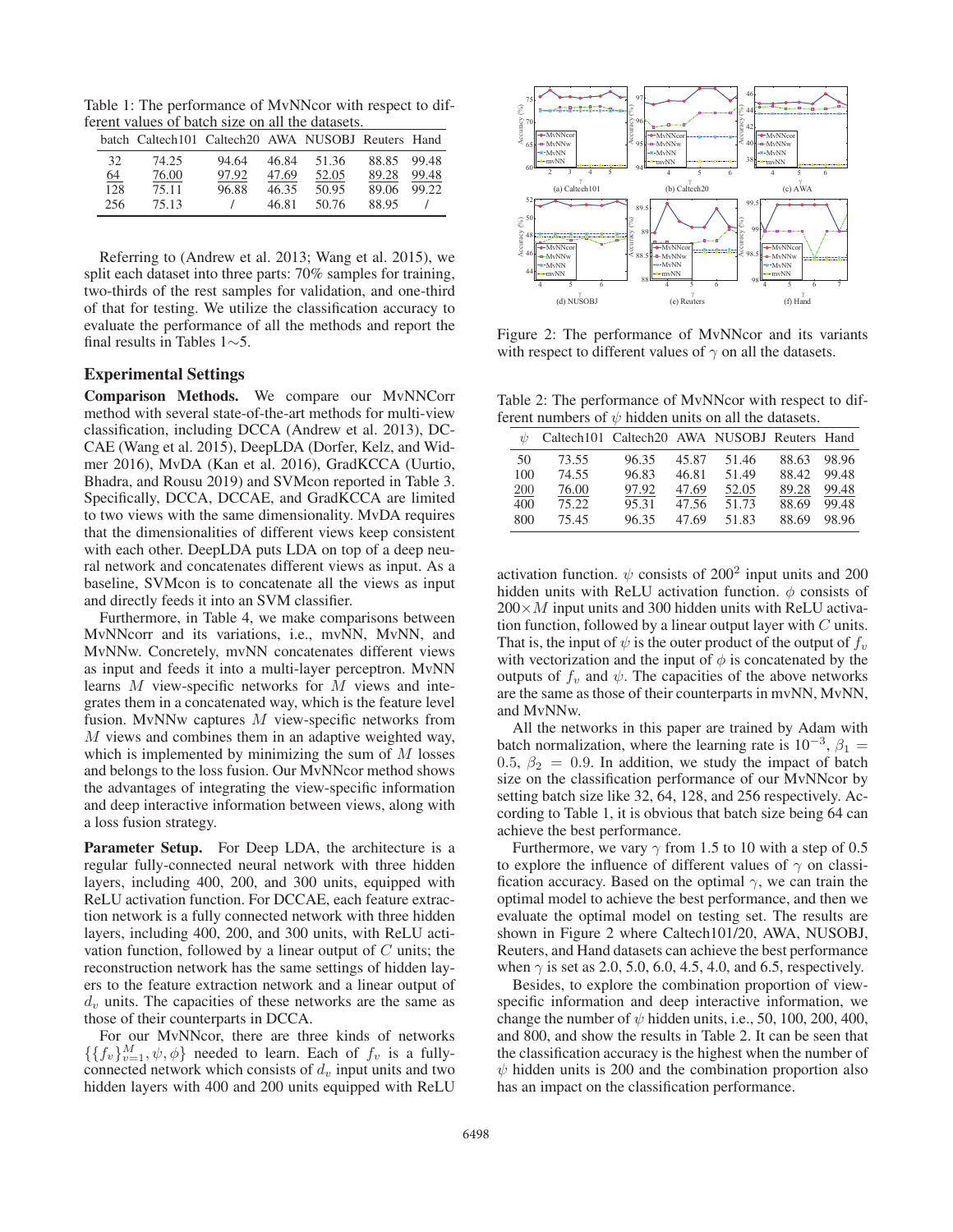Table 3: Comparison results of MvNNcor and several state-of-the-art methods on all the datasets.

| Method         | Caltech <sub>101</sub> | Caltech <sub>20</sub> | <b>AWA</b>       | <b>NUSOBJ</b>    | Reuters          | Hand             |
|----------------|------------------------|-----------------------|------------------|------------------|------------------|------------------|
| <b>SVMcon</b>  | $47.90 \pm 0.78$       | $83.83 \pm 0.73$      | $31.04 \pm 0.56$ | $42.72 \pm 0.53$ | $88.18 + 0.64$   | $97.67 + 0.67$   |
| DeepLDA        | $45.65 \pm 0.50$       | $76.51 \pm 0.45$      | $25.60 + 0.49$   | $20.32 \pm 0.97$ | $84.91 \pm 0.49$ | $97.67 + 0.50$   |
| <b>MvDA</b>    | $45.20 \pm 0.00$       | $76.28 \pm 0.00$      | $9.79 \pm 0.00$  | $11.46 \pm 0.00$ | $78.83 + 0.00$   | $21.33 \pm 0.00$ |
| <b>DCCA</b>    | $66.18 \pm 0.92$       | $86.50 \pm 0.89$      | $20.68 + 0.91$   | $28.75 + 0.55$   | $64.92 + 2.33$   | $91.60 \pm 0.90$ |
| <b>DCCAE</b>   | $26.89 + 0.00$         | $50.27 \pm 0.00$      | $13.48 \pm 0.00$ | $27.48 + 0.00$   | $56.53 \pm 0.00$ | $80.00 \pm 0.00$ |
| GradKCCA       | $50.53 + 0.53$         | $92.92 \pm 0.83$      | $33.33 + 0.00$   | $48.15 \pm 1.85$ | $43.39 + 0.53$   | $95.74 \pm 1.07$ |
| <b>MvNNcor</b> | $76.00 \pm 0.34$       | $97.92 \pm 0.52$      | $47.69 \pm 0.03$ | $52.05 \pm 0.32$ | $89.28 \pm 0.10$ | $99.48 \pm 0.00$ |

Table 4: Comparison results of MvNNcor and its variations on all the datasets.

| Method                                                | Caltech <sub>101</sub> | Caltech <sub>20</sub>                              | AWA                                                                                                   | <b>NUSOBJ</b>                     | <b>Reuters</b>                                     | Hand             |
|-------------------------------------------------------|------------------------|----------------------------------------------------|-------------------------------------------------------------------------------------------------------|-----------------------------------|----------------------------------------------------|------------------|
| mvNN $(\phi)$                                         |                        | $60.04 \pm 0.45$ $94.79 \pm 0.52$ $37.34 \pm 0.00$ |                                                                                                       | $48.85 \pm 0.06$ $88.58 \pm 0.05$ |                                                    | $98.70 \pm 0.26$ |
| MvNN $({f_v})_{v=1}^M + \phi$                         | 73.24 + 0.31           |                                                    | $96.01 \pm 0.78$ $43.62 \pm 0.20$                                                                     | $50.37 \pm 0.03$ $88.77 \pm 0.03$ |                                                    | $98.96 \pm 0.52$ |
| MvNNw $(\lbrace f_v \rbrace_{v=1}^M + \phi + \alpha)$ |                        | $73.75\pm0.36$ $96.62\pm0.78$ $45.44\pm0.05$       |                                                                                                       |                                   | $48.06 \pm 0.05$ $89.17 \pm 0.12$ $99.22 \pm 0.26$ |                  |
| MvNNcor $({f_v}_{v=1}^M+\psi+\phi+\alpha)$            |                        |                                                    | $76.00 \pm 0.34$ $97.92 \pm 0.52$ $47.69 \pm 0.03$ $52.05 \pm 0.32$ $89.28 \pm 0.10$ $99.48 \pm 0.00$ |                                   |                                                    |                  |



Figure 3: Learned weights of different views by MvNNcor on all the datasets.

### Experimental Results

Tables 3 and 4 show the performance of all compared methods. Firstly, compared with SVMcon and DeepLDA, our MvNNcor consistently outperforms them on all the datasets. For example, in Caltech101 dataset, MvNNcor achieves 28.10% and 30.35% improvements, respectively. Because the concatenation of all the views may confuse the viewspecific information and miss the interactive information during the multi-view classification. And we make a comparison between MvNNcor and MvDA, where the performance of MvNNcor is better than that of MvDA on all the datasets. For instance, MvNNcor obtains 30.80% improvements on the Caltech101 dataset compared with MvDA. Because the linear transformations of MvDA cannot deal well with some subtle but important structures in some challenging scenarios and limit the performance of classification.

Secondly, we compare our MvNNcor with three CCAbased methods: DCCA, DCCAE, and GradKCCA. Table

3 shows that MvNNcor performs better than the above three methods. For instance, on AWA dataset, compared with DCCA, DCCAE, and GradKCCA, MvNNcor achieves 27.01%, 34.21%, and 14.36% improvements, respectively. Although DCCA and DCCAE are based on the deep neural networks, their CCA-based frameworks are limited to two views with the same dimensionality, which cannot capture more diverse and complementary information from more views.

Finally, compared with mvNN, MvNN, and MvNNw, our MvNNcorr achieves 3.20%, 1.68%, and 3.99% improvements, respectively, on NUSOBJ dataset. These results successively demonstrate the effectiveness of integrating the view-specific information and deep interactive information between views as well as the superiority of the adaptive weighted loss strategy.

Moreover, Figure 3 provides the learned weights of different views on each dataset, where the  $x$ -axis denotes the index of different views and the y-axis corresponds to the weight of each view. The higher weight indicates that the view provides more valuable information and makes more contributions. Figure 4 visualizes the embedding feature spaces learned by our MvNNcor and other state-of-the-art methods using t-SNE, which intuitively demonstrates that the classes in terms of the ground-truth labels with MvN-Ncor are more compact and separable. Because the number of categories on Caltech101, AWA, and NUSOBJ datasets are too large to be clearly plotted within a small space, we skip them here.

### **Discussion**

It is worth mentioning that our MvNNcor is a general approach which can improve not only handcrafted features (such as HOG, LBP, or SURF) but also deep-learned features to perform the image classification.

We apply several popular deep networks, including AlexNet (Krizhevsky, Sutskever, and Hinton 2012),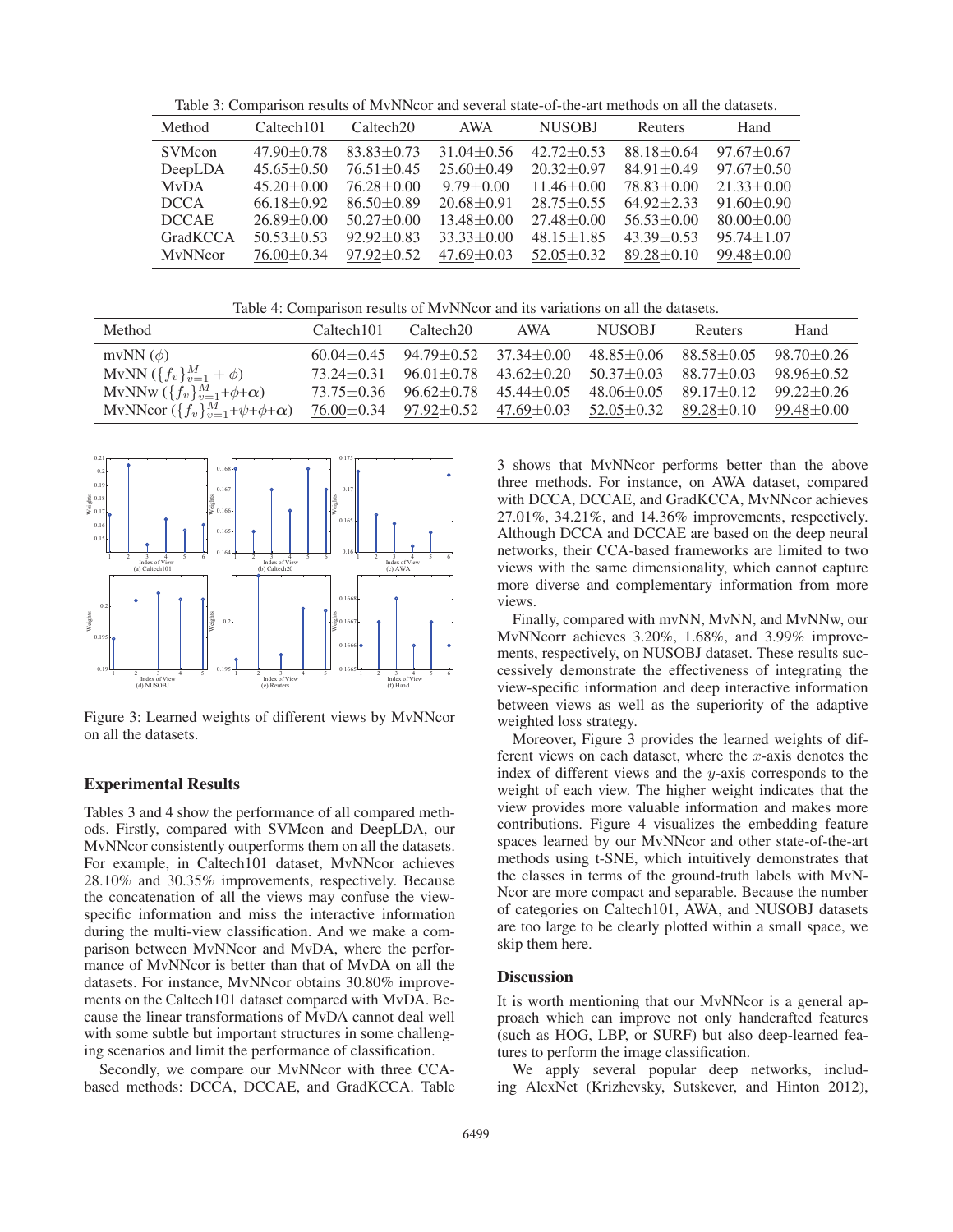

Figure 4: Visualizations of MvNNcor and other state-of-the-art methods using t-SNE on Caltech20, Reuters, and Hand datasets, respectively. The first column is the original data and other columns are the outputs of several compared methods.

Table 5: Comparison results of our MvNNcor and several deep convolutional neural network architectures on image datasets Caltech101 and NUSOBJ.

| Methods    | Caltech <sub>101</sub>                        |       | <b>NUSOBJ</b> |       |  |
|------------|-----------------------------------------------|-------|---------------|-------|--|
|            | transferred fine-tuned transferred fine-tuned |       |               |       |  |
| AlexNet    | 85.86                                         | 87.83 | 59.24         | 58.98 |  |
| GoogLeNet  | 88.05                                         | 89.69 | 63.62         | 64.99 |  |
| ResNet-101 | 90.24                                         | 92.43 | 69.69         | 70.26 |  |
| VGGNet-16  | 86.18                                         | 90.24 | 64.72         | 67.57 |  |
| MvNNcor    | 93.53                                         | 98.10 | 70.49         | 71.28 |  |

GoogLeNet (Szegedy et al. 2015), VGGNet-16 (Simonyan and Zisserman 2015), and ResNet-101 (He et al. 2016), on Caltech101 and NUSOBJ datasets, respectively. Split all the images of each dataset into training, validation, and testing sets referring to the experimental setting of MvNNcor.

To demonstrate the power of the multi-view learning on the CNN feature representations, we compare our MvN-Ncor method with the above CNN feature-based methods which contain four transferred and four fine-tuned CNN features. For the transferred CNN feature-based methods, we treat VGGNet-16, ResNet-101, AlexNet, and GoogLeNet as the general feature extractors to obtain the CNN features and then use linear SVMs  $(C=0.001)$  for classification. For the fine-tuned CNN feature-based methods, the aforementioned four CNN models are fine-tuned on the training datasets to learn better CNN features and then utilize linear SVMs  $(C=0.001)$  for classification. It is worth mentioning that we utilize SVM rather than Softmax for all the CNN features since SVM can obtain better results (Nogueira, Penatti, and dos Santos 2017). For our MvNNcor method, based on four transferred CNN features, we form four views for each

image and apply them into MvNNcor to implement multiview classification; based on four fine-tuned CNN features, we do the same thing. The experimental results are shown in Table 5.

Taking Caltech101 dataset as an example, it can be seen that our MvNNcor method outperforms all the singleview methods (i.e., AlexNet, GoogLeNet, ResNet-101, and VGGNet-16) on both transferred and fine-tuned CNN features, and averagely achieves 8.97%, 6.95%, 4.48%, and 7.61% improvements, respectively. This verifies the superiority of our multi-view learning framework.

# **Conclusion**

In this work, we propose a novel multi-view learning framework named MvNNcor, which seamlessly embeds various view-specific information and deep interaction information, and introduces a new multi-view loss fusion strategy to jointly make decisions and infer categories. Extensive experiments on several public datasets demonstrate the rationality and effectiveness of the proposed MvNNcor method. Furthermore, we demonstrate the power of multi-view learning on the CNN feature representations, which provides a novel idea of fusing outputs of any deterministic neural networks in further work.

## Acknowledgments

This work is supported by the Innovation Foundation for Doctor Dissertation of Northwestern Polytechnical University (No. CX201814), State Key Laboratory of Geo-Information Engineering (No. SKLGIE2017-Z-3-2), National NSF of China (Nos. 61432008, 61806092), and Jiangsu Natural Science Foundation (No. BK20180326).